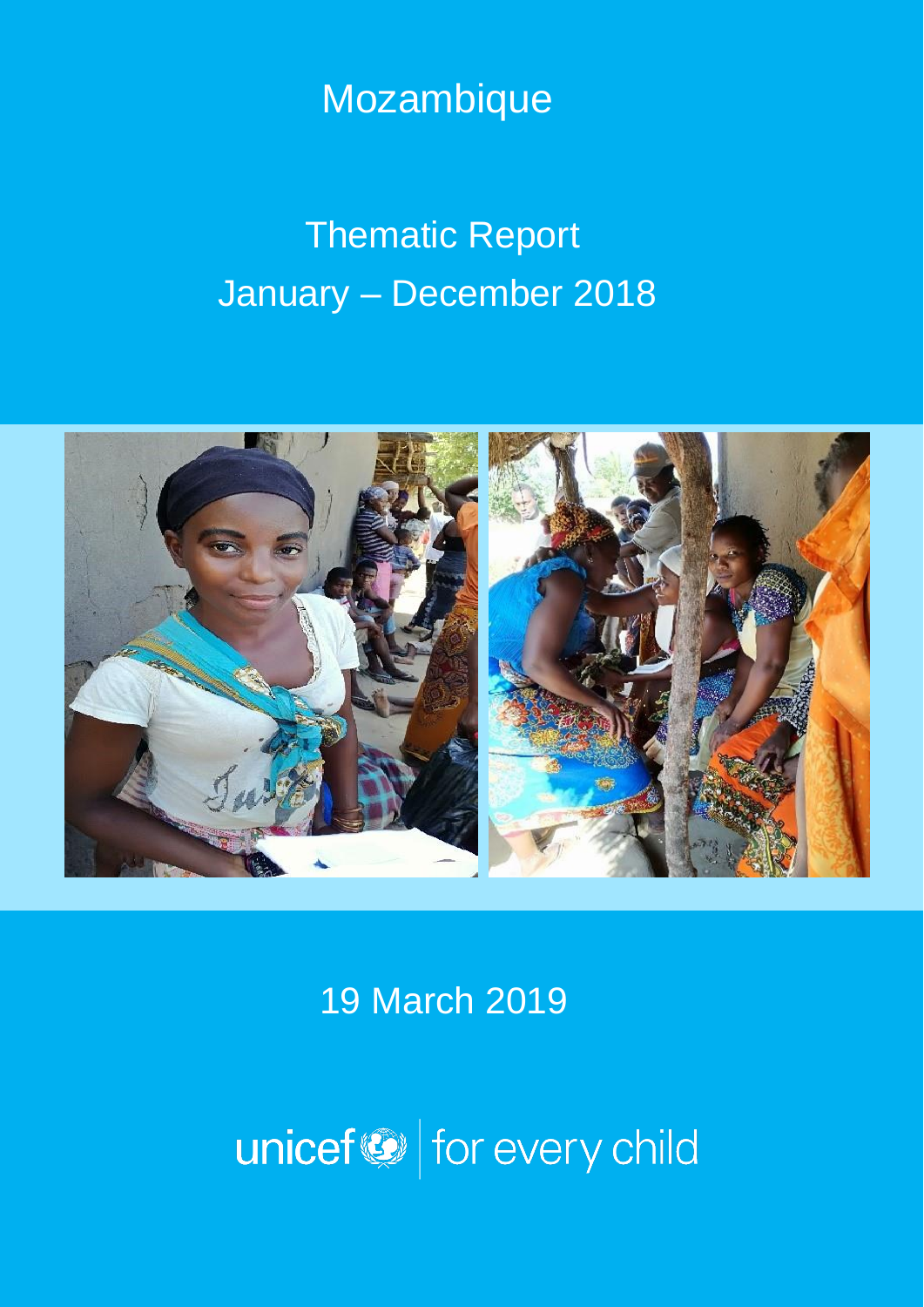#### **Contents**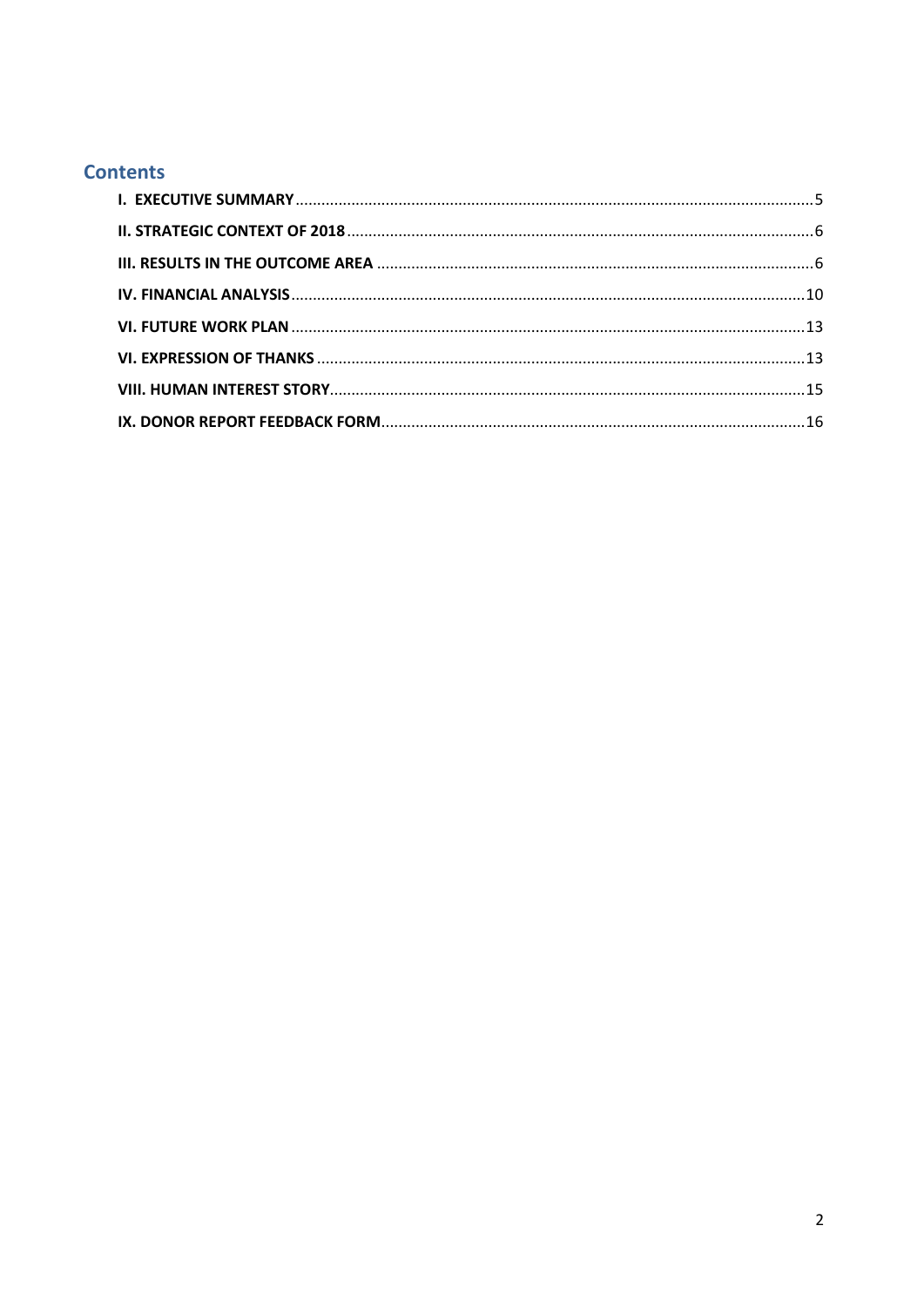Cover photo: Beneficiaries of the UNICEF supported social security programme. ©UNICEF/2018/Cossa

#### **ACRONYMS**

| <b>AMME</b>   | Associacao Moçambicana Mulher e Educaçao                |
|---------------|---------------------------------------------------------|
| <b>CCPC</b>   | <b>Community Child Protection Committee</b>             |
| CFJJ          | <b>Judicial Training Centre</b>                         |
| <b>CRVS</b>   | Civil Registration and Vital Statistics                 |
| <b>CSO</b>    | Civil Society Organisation                              |
| <b>DFID</b>   | Department for International Development                |
| <b>FDC</b>    | Forum para Desenvolvimento                              |
| <b>HIV</b>    | Human Immunodeficiency Virus                            |
| <b>ICDP</b>   | International Child Development Programme               |
| <b>INAS</b>   | Institute of Social Action                              |
| <b>INE</b>    | <b>National Institute of Statistics</b>                 |
| <b>IPAJ</b>   | Legal Aid Institute                                     |
| <b>IOM</b>    | <b>International Organization for Migration</b>         |
| <b>KAP</b>    | Knowledge, Attitudes & Practices                        |
| <b>LFC</b>    | Linha Fala Crianca (Child Helpline)                     |
| <b>MGCAS</b>  | Ministry of Gender Children and Social Action           |
| <b>MINT</b>   | Ministry of Interior                                    |
| <b>MISAU</b>  | Ministry of Health                                      |
| MoJ           | Ministry of Justice                                     |
| <b>MTR</b>    | Mid Term Review                                         |
| <b>NAFEZA</b> | Nucleo Associacoes Femininas Zambezia                   |
| <b>NGO</b>    | Non-governmental organization                           |
| <b>OoR</b>    | Office of Research                                      |
| <b>PSS</b>    | Psychosocial support                                    |
| <b>SDSMAS</b> | District Services of Health and Women and Social Action |
| <b>SWW</b>    | Social Welfare Workforce                                |
| <b>ToR</b>    | <b>Terms of Reference</b>                               |
| <b>UNDAF</b>  | United Nations Development Assistance Framework         |
| <b>VAC</b>    | Violence Against Children                               |

#### **Glossary**

**Alternative care**: Alternative care is divided into formal and informal care. Informal care is defined as any private arrangement provided in a family environment whereby the child is looked after on an on-going or indefinite basis by relatives or friends (informal kinship care) or by others in their individual capacity, at the initiative of the child, his/her parents, or other person without this arrangement having been ordered by an administrative or judicial authority or a duly accredited body. Formal care is defined as all care provided in a family environment that has been ordered by a competent administrative body or judicial authority, and all care provided in a residential environment, including in private facilities, whether or not as a result of administrative or judicial measures.

**Basic social services**: The basic social services provided to vulnerable children include health, food, nutrition, education, care, shelter, water and sanitation as well as legal, financial, and psychosocial support.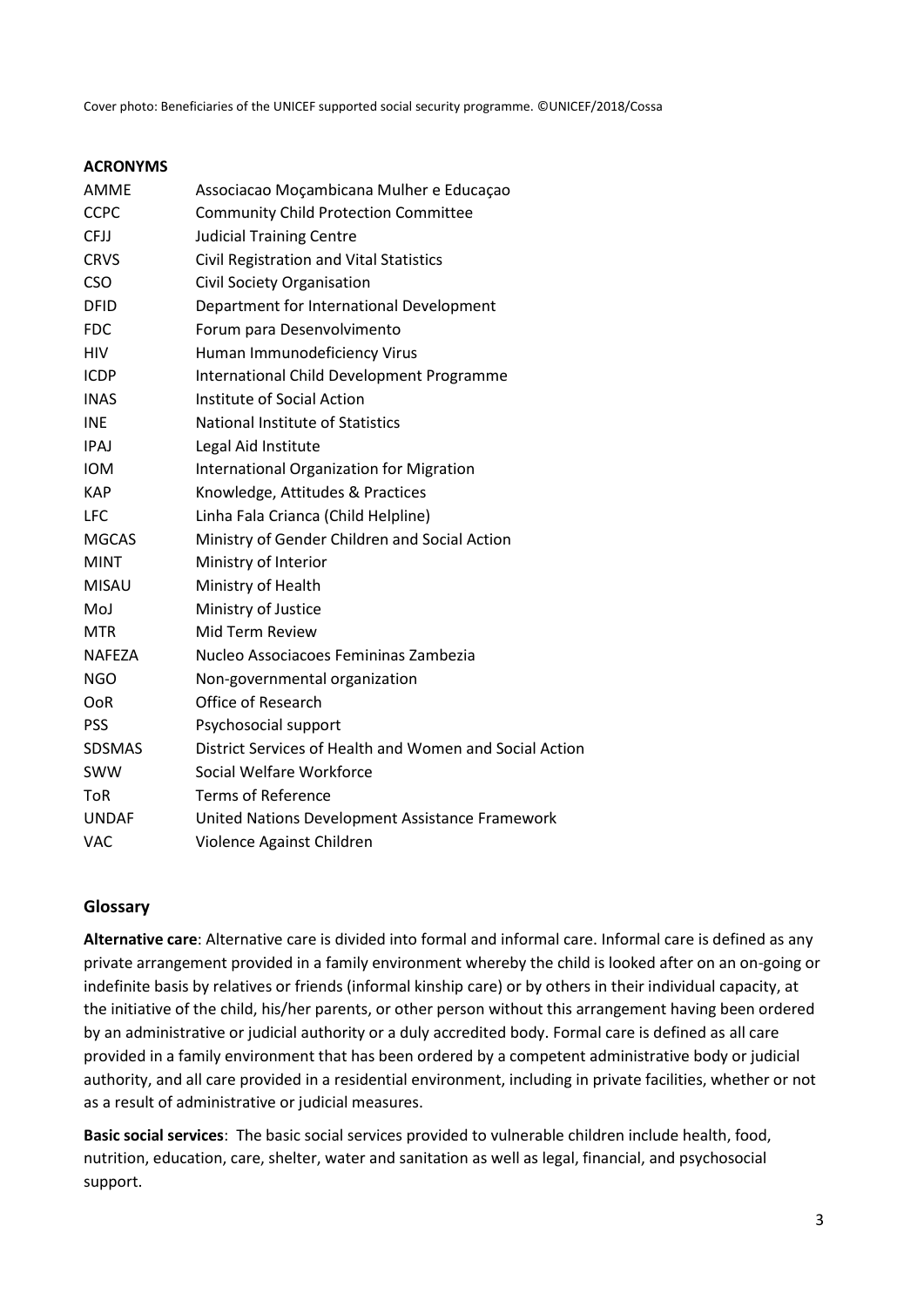**Social protection system**: This term is generally understood as a set of public actions that address poverty, vulnerability, and exclusion as well as provide the means to cope with life's major risks throughout the lifecycle by building resilience of the households affected by chronic poverty and vulnerability.

**Decree 39: A** legislation which required pregnant girls to shift from day schools to attend the night shift of schools.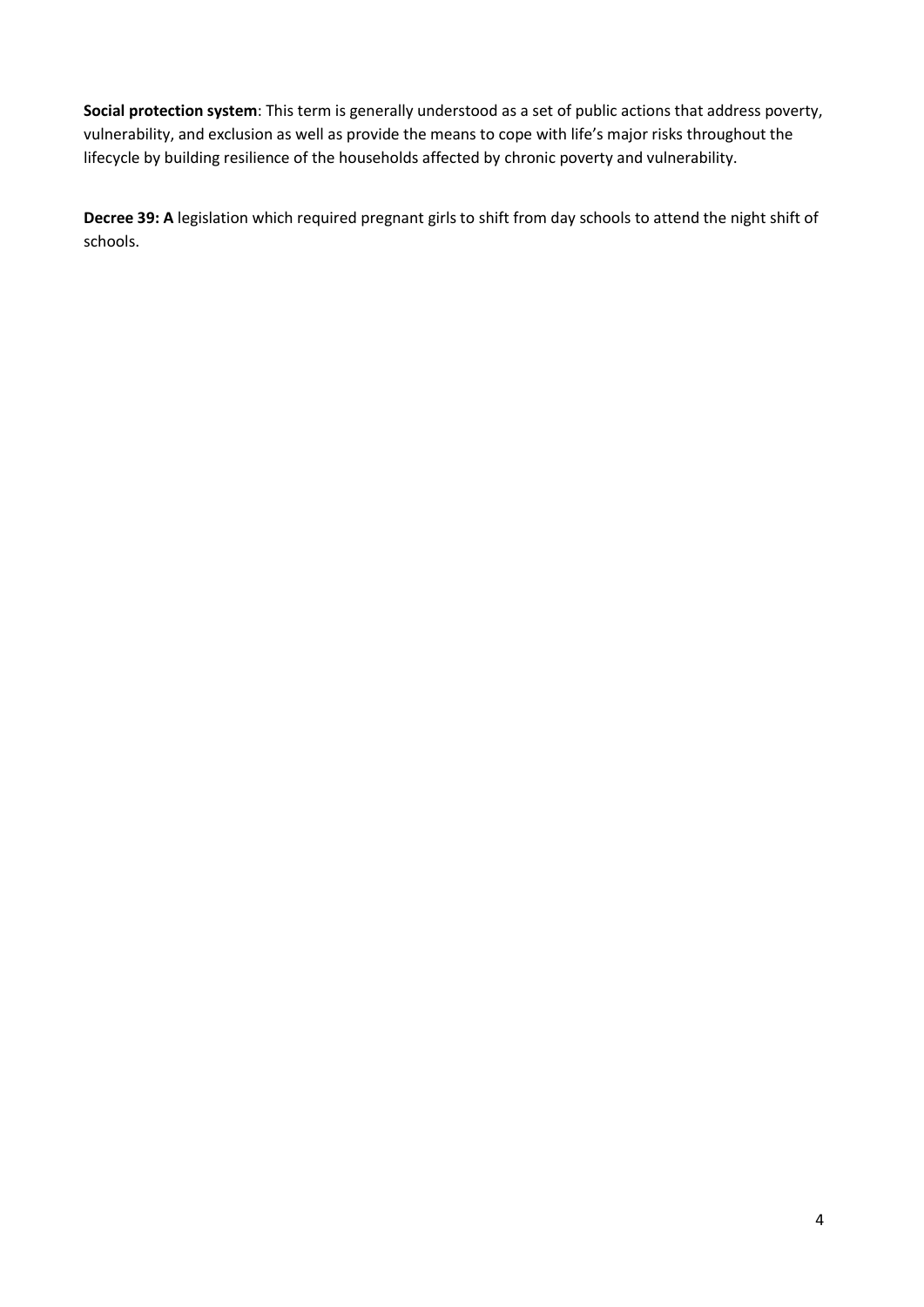#### **I. EXECUTIVE SUMMARY**

<span id="page-4-0"></span>In 2018, UNICEF supported the implementation of a rights-based agenda, focusing on legislative improvements, demand creation, equitable access to quality preventive and protective services and addressing harmful traditions and social norms. Government and civil society partners reached over 1 million children with UNICEF-supported child protection programmes.

UNICEF and ILO supported the government to implement the National Strategy for Basic Social Security focusing on the design and piloting of a child grant, and grants for orphaned/vulnerable children and child headed households, with contributions from Netherlands, Ireland, DFID and Sweden. Several key milestones were achieved including piloting of the child grant in Lalaua district (0-2 years of age) and endorsement of the case management model.

With UNICEF support, the government, is drafting a new Strategic Plan for Civil Registration and Vital Statistics (CRVS) to secure investments for a sustainable system. Partnership agreements with the Ministry of Justice, Constitutional and Religious Affairs and the Ministry of Health have been discussed for opening birth registration facilities at health posts and training of health workers for notification of births. Following the necessary legislative adjustment in the Civil Registration Code the electronic CRVS system has been rolled out and is functional in 75 Conservatories and 183 registration posts. In 2018, this new system registered 54,539 people including 33,878 children under 1.

The Ministry of Gender, Children and Social Affairs, with UNICEF strengthened the child marriage coordination mechanism at the national level and in target provinces (Nampula and Zambézia) and conducted a review of the implementation of the National Child Marriage Strategy. A mass media campaign on child marriage reached more than 5,000,000 people with key messages, and 400 community dialogues were conducted in Nampula (where child marriage rates highest), engaging 5,087 (2,550 men and 2,537 women) in social dialogue and to empower them to identify feasible solutions and alternatives.

UNICEF contributed to the ongoing legal reforms related to the Family Law, Criminal Code, the draft Child Marriage Law, Decree 39 regarding pregnant girls' enrolment in schools and others. UNICEF also reviewed the policy and legal framework on Violence against Children in schools, reporting and referral mechanisms and good practices; findings indicate large gaps in education sector regulations and policies in terms of addressing violence in schools, and the need for harmonization with core laws, such as the Children's Law and the Penal Code.

With IOM and ICDP UNICEF supported displaced and at-risk children in host communities in Tete and Manica provinces. 179 local officials and members of Child Protection Community Committees were trained to provide psychosocial care reaching 4,470 children (2,683 female, 1,787 male).

The table below illustrates the thematic contributions received in 2018 for Child Protection thematic area.

| <b>Donors</b>                                    | Grant    | <b>Income</b> |
|--------------------------------------------------|----------|---------------|
| <b>Flanders International Cooperation Agency</b> | SC149906 | \$113,831     |
| <b>Total</b>                                     |          | \$113,831     |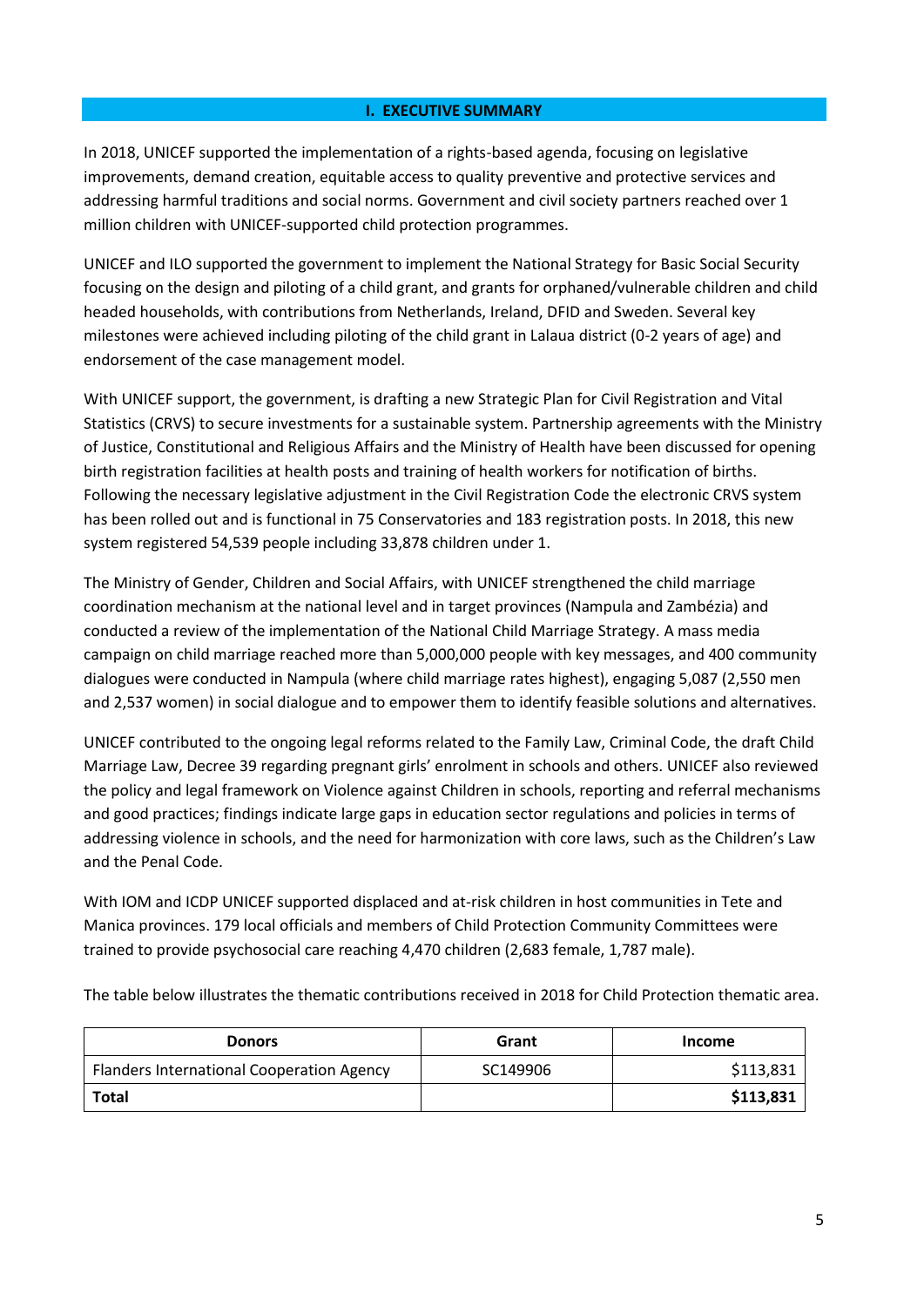#### **II. STRATEGIC CONTEXT OF 2018**

<span id="page-5-0"></span>Mozambique remains one of the poorest countries in the world ranking 180 out of 189 countries in the 2018 Human Development Index (HDI: 0.437). UNICEF's 2018 Multidimensional Child Poverty Report, which is awaiting final endorsement by the Minister of Economy and Finance, confirms that 46.3 per cent of Mozambican children are multidimensionally poor and 25 per cent of Mozambicans under 18 are deprived in four or more of eight key deprivation dimensions, notably higher than peers in neighbouring countries.

Structural and geographic inequalities are apparent in the disparity of the situation of children living in rural and urban areas, southern and northern provinces. A child born in a rural area or one of the northern provinces is three times more likely to live in multidimensional poverty than a child in an urban area or in southern Mozambique. Almost half of all children deprived in multiple dimensions (45%) live in provinces of Nampula and Zambézia, two of the most populous provinces of Mozambique.

Childhood poverty has been shown to leave children at risk of child protection violations such as sexual exploitation, child labour and early marriage, and to increase the risk of unnecessary family separation. The forthcoming report also confirms that progress on child stunting and child marriage has stalled and have not tangibly improved since 1996/7. In addition, the reduction in poverty has not kept up with the fast pace of population growth and, as a result, the absolute number of poor people has increased from 11 million in 2003 to 12.3 million in 2015 (IOF 2016). Mozambique has a population of almost 29 million people (52.2 per cent female and 47.8 per cent male) according to the 2017 census, and the population is growing at an average rate of 3.5 per cent per annum. Fertility rates, particularly adolescent fertility rates, are very high while life expectancy remains among the lowest in the world (55 years). It is estimated that the total population will double by 2030 and that an increasing proportion of the population will be children (currently 51 per cent under 18 and 64 per cent under 25) (Preliminary findings of Census 2018).

Key challenges affecting the Child protection sector include limited government capacity at national and sub-national levels which impedes UNICEF's support to government's service delivery – for example, most districts in Mozambique do not have any social workers, and other staff, and in the rare case they are often not qualified. Gaps exist with regards to the legal framework on violence against children, especially regarding education sector regulations and policies in terms of addressing violence in schools, and the need for harmonization with core laws, such as the Children's Law and the Penal Code. There is also need for continued investments in institutional and technical capacity strengthening of various justice sector institutions (courts, police, forensics, legal aid, prosecution).

In view of the above, in 2018, UNICEF continued to support the implementation of a rights-based agenda, focusing on legislative improvements, demand creation, equitable access to quality preventive and protective services and addressing harmful traditions and social norms.

#### **III. RESULTS IN THE OUTCOME AREA**

#### <span id="page-5-1"></span>**Civil Registration and Vital Statistics**

By end of 2018, UNICEF provided financial and technical support towards the eCRVS (electronic Civil Registration and Vital Statistics) system that has been deployed in 75 Conservatories and 183 registration posts. Necessary legislative adjustments were approved in the Civil Registration Code, 292 staff trained on the use of the system specifically notification through USSD , including 134 from justice, 109 from National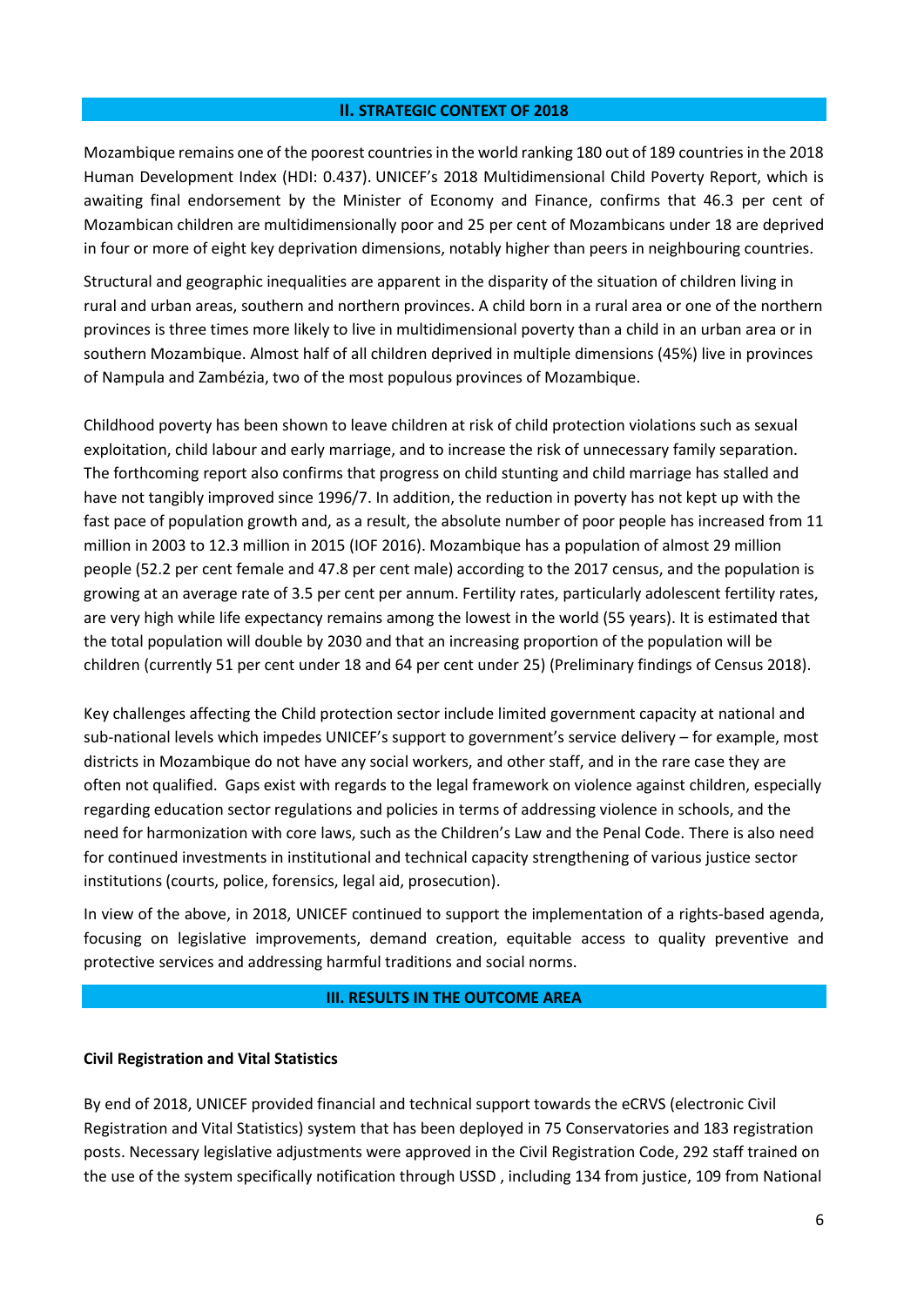Institute of Statistics (INE), 43 from Ministry of Interior (MINT) and six from state administrations.

In 2018, 54,539 people were registered (33,878 are children under 1) through the eCRVS system and three conservatories were refurbished in Mocubela, 1st Conservatory of Inhambane City and 1st Conservatory Nampula City, to ensure secure conditions for eCRVS and positive working environment for the system users.

New birth certificates are being disseminated to other government institutions such as Civil Identification, so that they start accepting these In 2018, 10 new civil registration posts at health units were opened, in various provinces.

UNICEF worked with Save the Children to develop a Communication for development Strategy, which shall form the basis for communication messages for social mobilization activities. During the reporting period, social mobilization activities were rolled out in 21 test sites in the provinces of Maputo, Zambezia, Gaza and Nampula, reaching a total of 20,404 people.

UNICEF supported provincial birth registration initiatives in Nampula in partnership with a private company called Green Resources, resulting in 280,647 birth registrations and 92,713 IDs captured, while in Cabo Delgado 16,540 registrations and in Sofala 142,356 birth registrations were carried out.

UNICEF supported the office of the Provincial permanent secretary in Nampula and Zambezia to secure the community leaders' engagement in birth registration.

#### **Social Protection and social welfare**

In 2018, UNICEF support resulted in government endorsement of the case management component of the child grant, realization of the first conference on social work, improved community-based case management mechanisms supporting over 100,000 children, reintegration services benefitting over 350 children, and social protection fairs reaching 20,000 vulnerable families.

UNICEF supports the Government to implement the National Strategy for Basic Social Security primarily through increased focus on children in social protection programming, designing and piloting different child grants, a child sensitive social welfare services programme, social welfare workforce (SWW) strengthening and the improvement of the monitoring and evaluation system of social welfare.

The Child Grant Technical Working Group (MGCAS, INAS, MISAU and UNICEF) endorsed the case management model of the child grant (0-2 years) and the partnership with UNICEF Office of Research-Innocenti (OoR), resulted in finalized research instruments for the impact evaluation of the child grant including gender, mental health and (child) protection modules. A draft vulnerability prioritization tool to help screen at-risk beneficiaries in need of case management services was drafted and is to be tested in January 2019.

The Social welfare workforce plays an important role in coordinating the provision of care and support services to vulnerable families. Available data shows that 16 per cent of districts have no qualified social worker, resulting in a deficit in coverage of their service. Currently 630 community child protection committees (CCPC), adequately trained by UNICEF and partners are filling this human resource gap.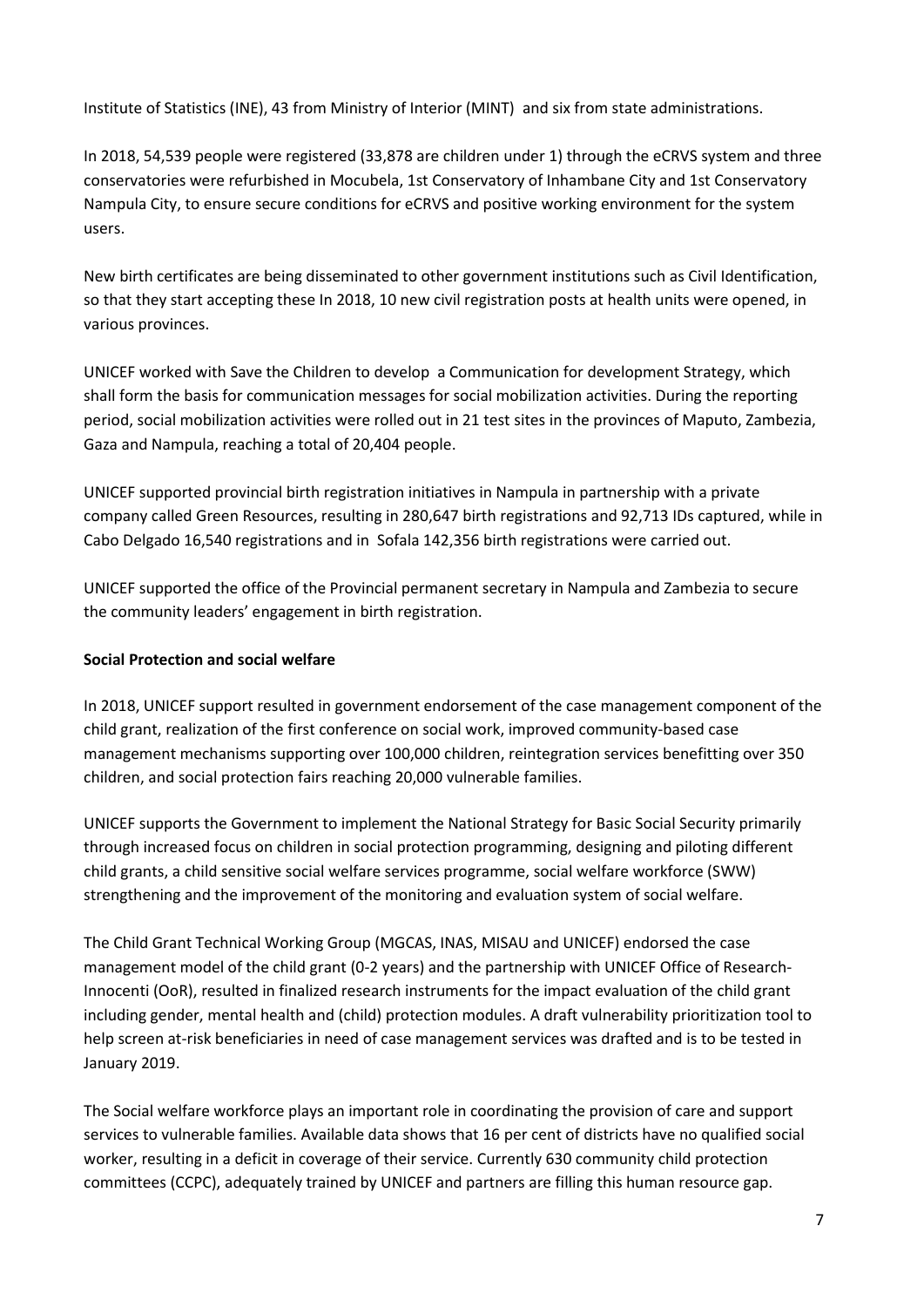UNICEF partnered with the National Association of Social Workers in holding the first conference on social work, that concluded to conduct a mapping exercise of existing qualified social workforce, the development of a code of ethics, social work regulation and accreditation system, and a further of assessment the curricula. These outcomes will contribute to strengthening the social welfare workforce throughout 2019.

The limited capacity of the SWW, the increasing number of children out of parental care or formalized alternative care, places children in situations of deprivation, risk and lack of access to services. UNICEF continues to support the strengthening of community-based case management mechanisms along the continuum of care from communities to statutory services, through partnership with national and international civil society organizations (FDC and World Education) and provincial stakeholders. In Zambézia, UNICEF supported programmes reached 7,238 children, trained 34 CCPCs, 102 SDSMAS (District Social Action and Health Services) staff and conducted 53 monitoring visits. Partners in eight provinces including Nampula, reached 92,810 vulnerable children and trained 57 CCPCs.

In 2018, 114 alternative care centres were inspected in the country by the multi-sectoral teams. As a result, 254 children were reintegrated into their biological families, 81 in alternative care (25 of which were adoptive families) and 19 children in institutional foster care.

Partnerships with national NGOs (AMME, and NAFEZA in Zambézia, and Ophavela in Nampula), resulted in integrated service delivery at 26 health and social services' fairs, reaching 20,000 vulnerable families with HIV, health and other services (birth registration, ID cards and taxpayer card).

UNICEF provided technical assistance to the design of the national commitments for people with disability. UNICEF's assistance included high level advocacy with the government, development partners and consultation forums with CSOs and people with disability.

UNICEF supported the Government to deploy a monitoring and evaluation system of the social welfare in eight additional districts in Zambézia and Nampula provinces, strengthening evidence generation.

#### **Multi-sectoral coordination and child marriage**

Multisectoral coordination to address child marriage and VAC was strengthened through review of laws and policies, implementation of the Child Marriage Strategy and development of a core package of interventions and a monitoring model for child marriage in focus districts.

MGCAS, with UNICEF support strengthened the national child marriage coordination mechanism at the national level and in target provinces (Nampula and Zambezia). UNICEF provided technical support to develop tools, train multi-sectoral focal points and collect data on the implementation of the Child Marriage Strategy. The review indicated that the largest investment by the government, UN and civil society was in social mobilization and social norms transformation, with large gaps remaining in areas of strengthening services and creating economic empowerment opportunities.

UNICEF developed and validated a core package of child marriage interventions internally by relevant sectors, UNFPA and the government. Six districts were selected in Nampula and Zambezia to implement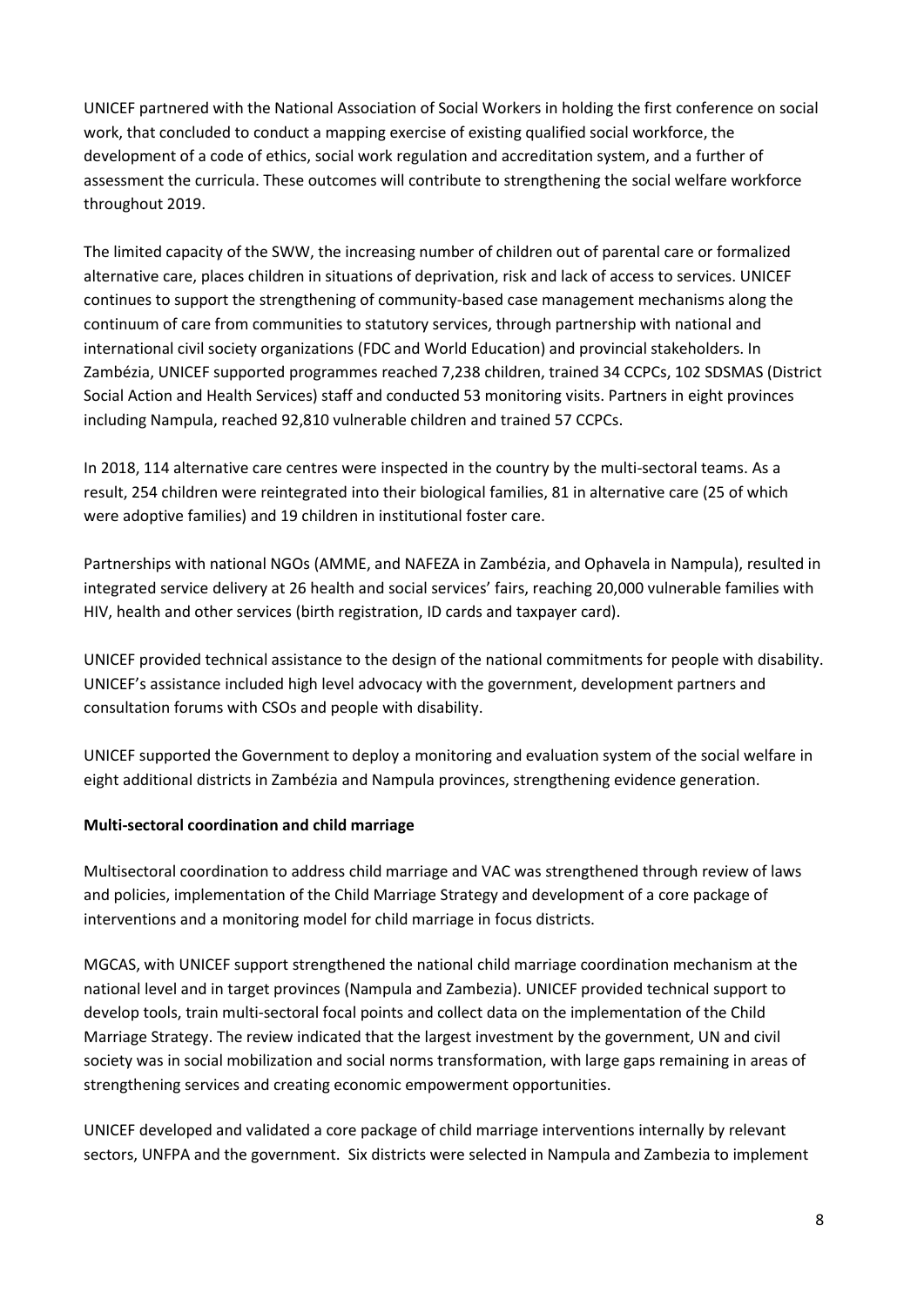the core package in a phased manner. To start the implementation, a district level coordination and monitoring framework was developed and piloted in two districts (Pebane, Monapo).

UNICEF and UNFPA supported the University of Lurio to hold the first national conference on initiation rites and provide a platform for discussing the existing evidence and research. The conference outcome will provide a basis for consultations planned by UNICEF and Ministry of Culture in 2019 to discuss lessons learnt from the current programming efforts and adopt a harmonized approach and a way forward.

UNICEF supported Linha Fala Crianca (LFC) to remodel the call centre and upgrade the information management system in line with international and regional parameters. LFC established partnerships with universities to recruit volunteers in order to expand working hours and access to child friendly reporting and telephone-based counseling. During 11 months of 2018, LFC received 116,855 phone calls (360 calls per day) of which 70,842 were calls with intervention, and 72 per cent were made by children. LFC registered 828 cases with a total of 978 victims. The cases of child marriage, early pregnancy and schoolrelated problems were among the most commonly reported. Majority of victims were girls aged 15-18, followed by girls aged 11-14.

UNICEF in partnership with the Ministry of Education reviewed the policy and legal framework on VAC in schools, reporting and referral mechanisms and good practices. Findings indicate large gaps in education sector regulations and policies in terms of addressing VAC in schools, and the need for their harmonization with core laws, such as the Children's Law and the Penal Code. The report will contribute to formulating strategies to strengthen the reporting and referral mechanisms for VAC in schools. In partnership with IOM and International Child Development Programme (ICDP), UNICEF supported displaced and at-risk children in host communities in Tete and Manica provinces, in five districts (Mossurize, Báruè, Gondola, Vanduzi, Moatize). 179 local officials and members of Child Protection Community Committees were trained to provide psychosocial care and support activities, which benefited 4,470 children (2,683 female, 1,787 male). 1,500 parents and community members were sensitized to enable children's attendance to child-friendly spaces and psychosocial support activities.

#### **Justice for Children**

In 2018, UNICEF worked with the government and partners to improve access to justice for children through legal reform, advocacy and capacity strengthening. In partnership with the Ministry of Justice (MoJ) and the Judicial Training Centre (CFJJ) the Regulation on Children's Law was drafted and consultations were held. The Regulation is essential to enable effective implementation of the Children's Law with clear definition of mandates, responsibilities and roles of each institution.

UNICEF ensured continuous engagement and contribution to the ongoing legal reform initiatives by the Government and civil society on Family Law, Criminal Code, the draft Child Marriage Law, Decree 39 regarding pregnant girls' enrollment in schools and others. UNICEF and MoJ developed Terms of References (ToR) for analysis of justice for children and review of administrative data on Violence against Children (VAC) working with all major stakeholders to ensure full ownership and close alignment with national priorities. With UNICEF support, 200 justice personnel were trained to provide adolescent and child friendly services. UNICEF also provided operational support to the Minor Court and Minor Sections of provincial courts. The annual meeting of the judiciary gathered 60 actors from judiciary, prosecution, social welfare and police and provided a platform for consultations on the draft Regulation of Children's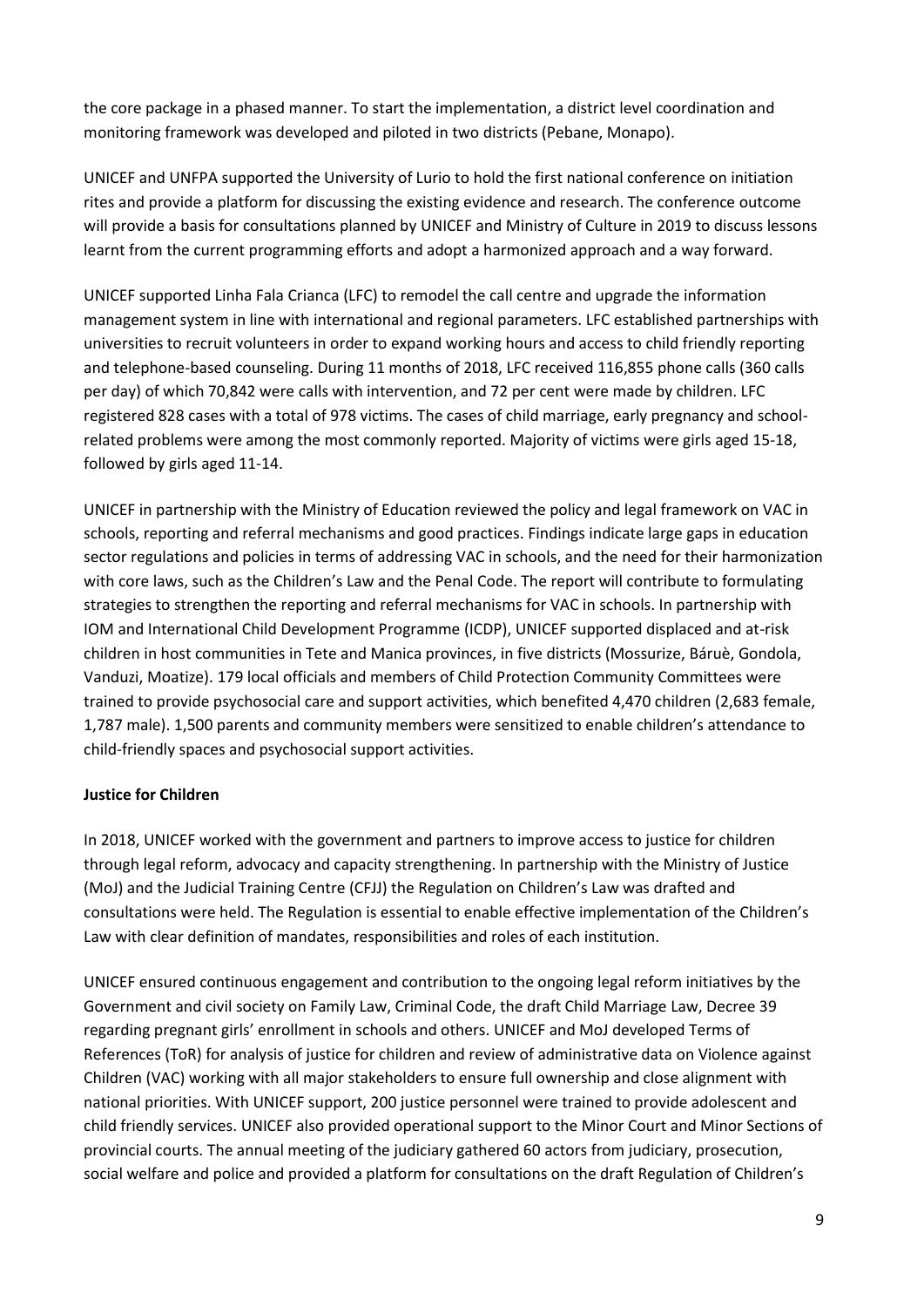Law and the draft Law on Child Marriage and for discussing challenges and response to child protection issues. The Legal Aid Institute (IPAJ) conducted outreach in Nampula and Zambezia provinces, in communities, schools and penitentiaries and reached 17,353 people, including 1,874 children. 5,645 children benefitted from legal aid services.

UNICEF supported Ministry of Labour to disseminate the National Plan of Action and the List of Worst Forms of Child Labour which was jointly developed in 2017. The Police Department of Family and Children trained 30 trainers from all provinces to build decentralized capacity for regular training and coaching.

UNICEF also supported the Department with 30 motorbikes and one vehicle to increase access to services in districts with larger population and territory. From January-September 2018 the Department assisted 7,622 children (3044 boys, 4578 girls) - five per cent increase compared to the same period in 2017. From a total of 1,202 cases of sexual violence, 1,025 were against children. Police also registered 201 cases of child marriage, which in absence of criminalization, were detected through analysis of cases of nonsupport of a child or sexual violence. Police reached 150,000 persons through 2,092 community meetings to provide information on access to justice and increase awareness of laws.

#### **Public finance for Children, communication and advocacy**

UNICEF Mozambique conducted a series of budget analyses which included development of budget briefs on Child Protection and other sectors and budget memo, which were utilized in the sector budget preparation process. These provided the opportunity for members of parliament to be informed on key issues regarding child well-being and to use evidence-based information to demand for stronger equity focus on the 2019 Government Plan and budget proposal.

To promote adolescent and youth participation and engagement and develop their citizenship and leadership skills, UNICEF in partnership with several youth organizations, networks and platforms engaged 1,900 adolescents (1140 girls aged between 10 and 17 years old) in peer to peer dialogues on second decade priority issues. Nine hundred (495 girls and 416 boys) adolescents and young people were trained as *agents of change* and empowered to subsequently inform and educate 87,496 peers in 28 districts on child marriage, violence against children and sexual and reproductive health issues.

#### **IV. FINANCIAL ANALYSIS**

<span id="page-9-0"></span>Table 1 illustrates the planned budget for 2018 for Thematic Child Protection. The information, in USD, is disaggregated by output and funding type.

**Table 1: Planned Budget for Child Protection in 2018**

| <b>Programme Area</b>                              | <b>Funding Type<sup>1</sup></b> | <b>Planned</b><br>Budget <sup>2</sup> |
|----------------------------------------------------|---------------------------------|---------------------------------------|
|                                                    | <b>RR</b>                       | 912,417                               |
| 06-01 CRVS                                         | <b>ORR</b>                      | 2,988,479                             |
| 06-02 Social protection and social welfare         | <b>RR</b>                       | 1,037,122                             |
|                                                    | <b>ORR</b>                      | 1,649,595                             |
|                                                    | <b>RR</b>                       | 840,441                               |
| 06-03 Multisectoral coordination on child marriage | <b>ORR</b>                      | 427,621                               |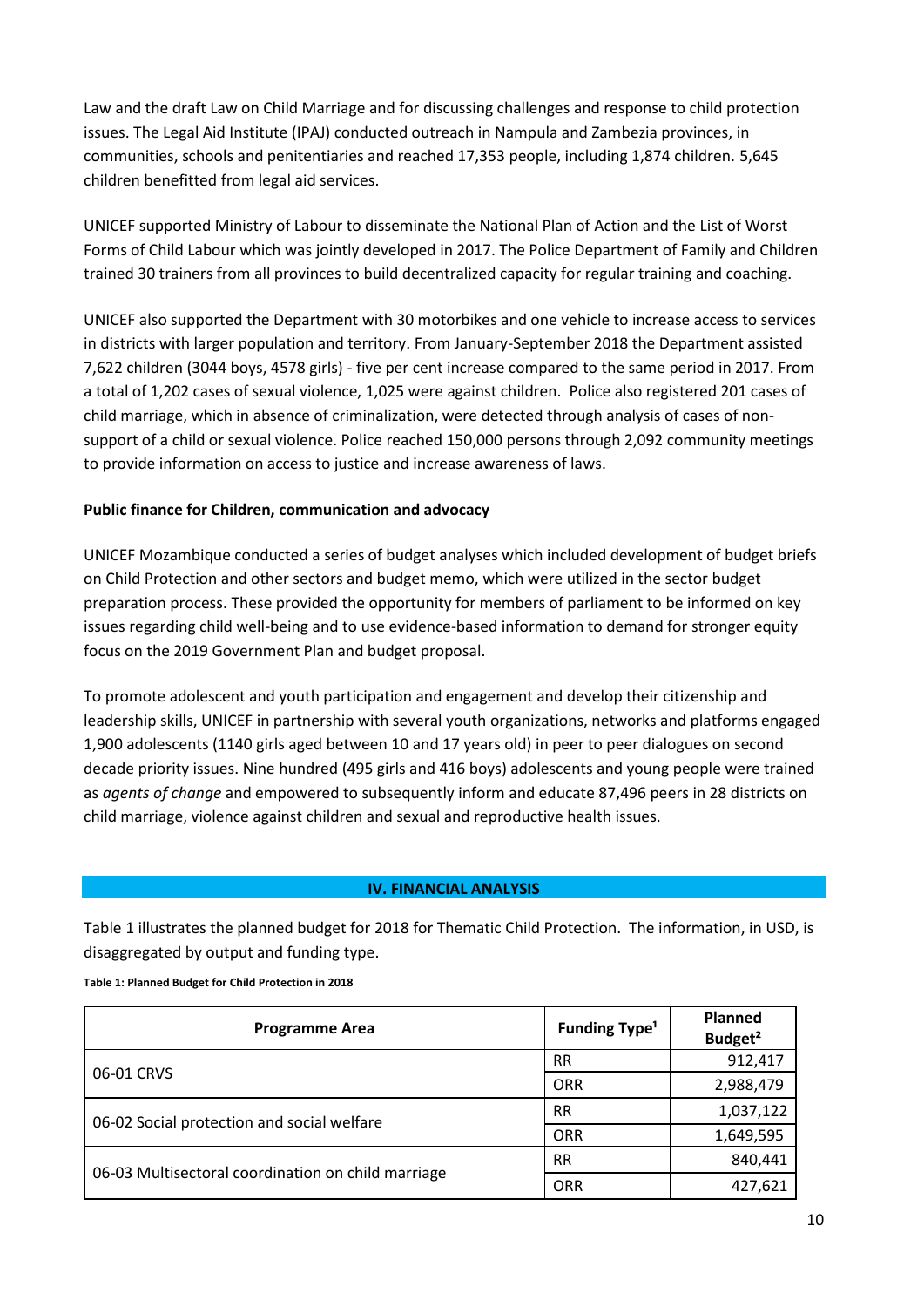| 06-04 Justice for Children | <b>RR</b> | 1,002,959 |
|----------------------------|-----------|-----------|
|                            | ORR       | 243,794   |
| <b>Total Budget</b>        |           | 9,102,428 |

Table 2 illustrates the country level thematic contributions received in 2018 for Strategic Plan Outcome 6. **Table 2: Country-level thematic contributions received in 2018 (in USD\$)**

| <b>Donors</b>                 | <b>Grant Number*</b> | <b>Contribution</b> | Programmable |  |
|-------------------------------|----------------------|---------------------|--------------|--|
|                               |                      | Amount              | Amount       |  |
| <b>Flanders International</b> | SC1499060076         | 113,831             | 106,384      |  |
| <b>Cooperation Agency</b>     |                      |                     |              |  |
| Total                         |                      | 113,831             | 106,384      |  |

Table 3 provides details of expenditure in 2018, disaggregated by programme area and resource type. All figures are in US Dollars.

| <b>Programme Areas</b>                                                     | <b>Expenditure Amount*</b>                             |                                               |                             |                                         |  |
|----------------------------------------------------------------------------|--------------------------------------------------------|-----------------------------------------------|-----------------------------|-----------------------------------------|--|
|                                                                            | <b>Other</b><br><b>Resources -</b><br><b>Emergency</b> | <b>Other</b><br><b>Resources -</b><br>Regular | Regular<br><b>Resources</b> | <b>All Programme</b><br><b>Accounts</b> |  |
| 23-01 Prevention and response<br>services for violence against<br>children | 218,219                                                | 1,845,996                                     | 2,215,670                   | 4,279,885                               |  |
| 23-02 Harmful practices (FGM/C<br>and child marriage)                      | 63                                                     | 416,216                                       | 95,970                      | 512,249                                 |  |
| 23-03 Access to justice                                                    | 1,079                                                  | 5,246,888                                     | 2,150,441                   | 7,398,408                               |  |
| <b>Total</b>                                                               | 219,361                                                | 7,509,100                                     | 4,462,081                   | 12,190,542                              |  |

Table 4 shows thematic expenses by programme area:

|                                                                         | <b>Expenditure Amount*</b> |           |           |                 |
|-------------------------------------------------------------------------|----------------------------|-----------|-----------|-----------------|
| <b>Programme Areas</b>                                                  | Other                      | Other     | Regular   | All             |
|                                                                         | Resources -                | Resources | Resources | Programme       |
|                                                                         | Emergency                  | - Regular |           | <b>Accounts</b> |
| 23-01 Prevention and response<br>services for violence against children | 0                          | 414,770   | 0         | 414,770         |
|                                                                         |                            |           |           |                 |
| 23-03 Access to justice                                                 |                            | 12,194    |           | 12,194          |
| <b>Total</b>                                                            | 0                          | 426,964   | Ω         | 426,964         |

Table 5 below illustrates the total funds utilized to deliver child protection programming in 2018.

**Table 5: Major interventions using by specific intervention codes (2018)**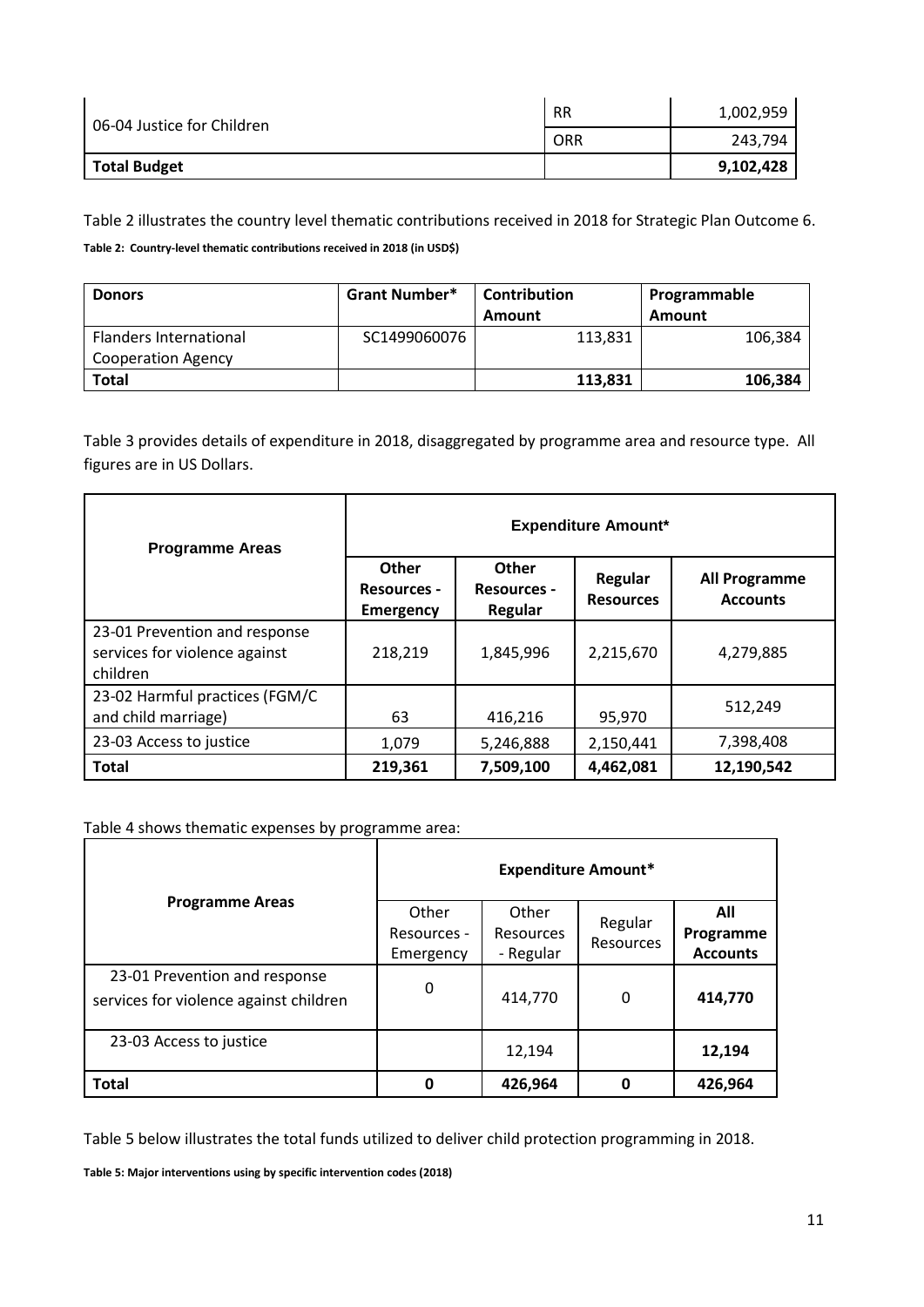| <b>Specific intervention codes</b>                                                                 | <b>Expense</b> |
|----------------------------------------------------------------------------------------------------|----------------|
| 23-03-04 Birth Registration/Civil Registration and Vital Statistics systems                        | 4,277,843      |
| 23-01-02 Services to prevent or respond to violence, exploitation and abuse                        | 1,769,885      |
| 23-03-03 Access to child-friendly police and justice sector services                               | 740,426        |
| 23-03-99 Technical assistance - Access to justice                                                  | 606,143        |
| 23-01-99 Technical assistance - Prevention and response services for violence                      |                |
| against children                                                                                   | 567,946        |
| 26-07-01 Operations support to programme delivery                                                  | 548,773        |
| 26-03-05 Innovation, multi-media content production and dissemination                              | 495,493        |
| 23-01-05 Social welfare workforce systems strengthening (accreditation, staffing                   |                |
| and supervision)                                                                                   | 413,777        |
| 23-03-02 Justice sector workforce strengthening and capacity building (including<br>police)        | 412,459        |
| 26-03-04 Community engagement, participation and accountability                                    | 251,186        |
| 26-03-99 Technical assistance - Cross - sectoral communication for development                     | 249,218        |
| 23-02-03 Social and behaviour change communication for child marriage                              | 239,356        |
| 26-01-02 Programme reviews (Annual, UNDAF, MTR, etc.)                                              | 179,543        |
| 23-03-06 Justice, birth registration/CRVS, and alternative care - surveys (e.g. KAP,               |                |
| VACS), data analysis/research/evaluation evidence generation, synthesis, and use                   | 162,578        |
| 26-06-04 Leading advocate                                                                          | 159,862        |
| 23-01-22 Inter-sectoral coordination and collaboration on violence, exploitation                   |                |
| and abuse                                                                                          | 140,830        |
| 23-02-98 Technical assistance - Child marriage                                                     | 130,224        |
| 23-03-05 Alternative care reform and service provision                                             | 128,300        |
| 23-01-18 Child protection focused on care and support for children with disabilities               | 101,907        |
| 26-03-03 Children, adolescent and youth engagement and participation                               | 94,336         |
| 23-01-19 Violence, exploitation, and abuse - surveys (e.g. KAP, VACS), data                        |                |
| analysis/research/evaluation evidence generation, synthesis, and use                               | 93,951         |
| 26-01-01 Country programme process (including UNDAF planning and CCA)                              | 87,251         |
| 28-07-04 Management and Operations support at CO                                                   | 50,390         |
| 23-01-01 Legal and policy framework related to violence, exploitation and abuse                    | 44,258         |
| 23-03-07 Justice, birth registration/CRVS, and alternative care - planning, co-                    |                |
| ordination and programme monitoring                                                                | 37,870         |
| 26-02-08 Programme monitoring                                                                      | 36,247         |
| 26-03-07 Strengthening C4D in Government systems including preparedness for<br>humanitarian action | 27,284         |
| 26-06-01 Parliamentary engagement for policy advocacy                                              | 24,906         |
| 26-06-05 Leading voice                                                                             | 23,254         |
| 26-05-11 Building global / regional / national stakeholder research capacity                       | 18,682         |
| 26-06-07 Leading brand                                                                             | 18,314         |
| 26-06-06 Supporter engagement                                                                      | 12,156         |
| 26-06-08 Emergency preparedness (cross-sectoral)                                                   | 7,941          |
| 26-05-10 Research innovation learning, uptake and partnerships for research                        | 6,808          |
| 26-05-09 Humanitarian research                                                                     | 6,257          |
| 26-03-06 Research, monitoring and evaluation and knowledge management for                          |                |
| C <sub>4</sub> D                                                                                   | 5,164          |
| 23-02-06 Harmful practices - planning, co-ordination and programme monitoring                      | 4,390          |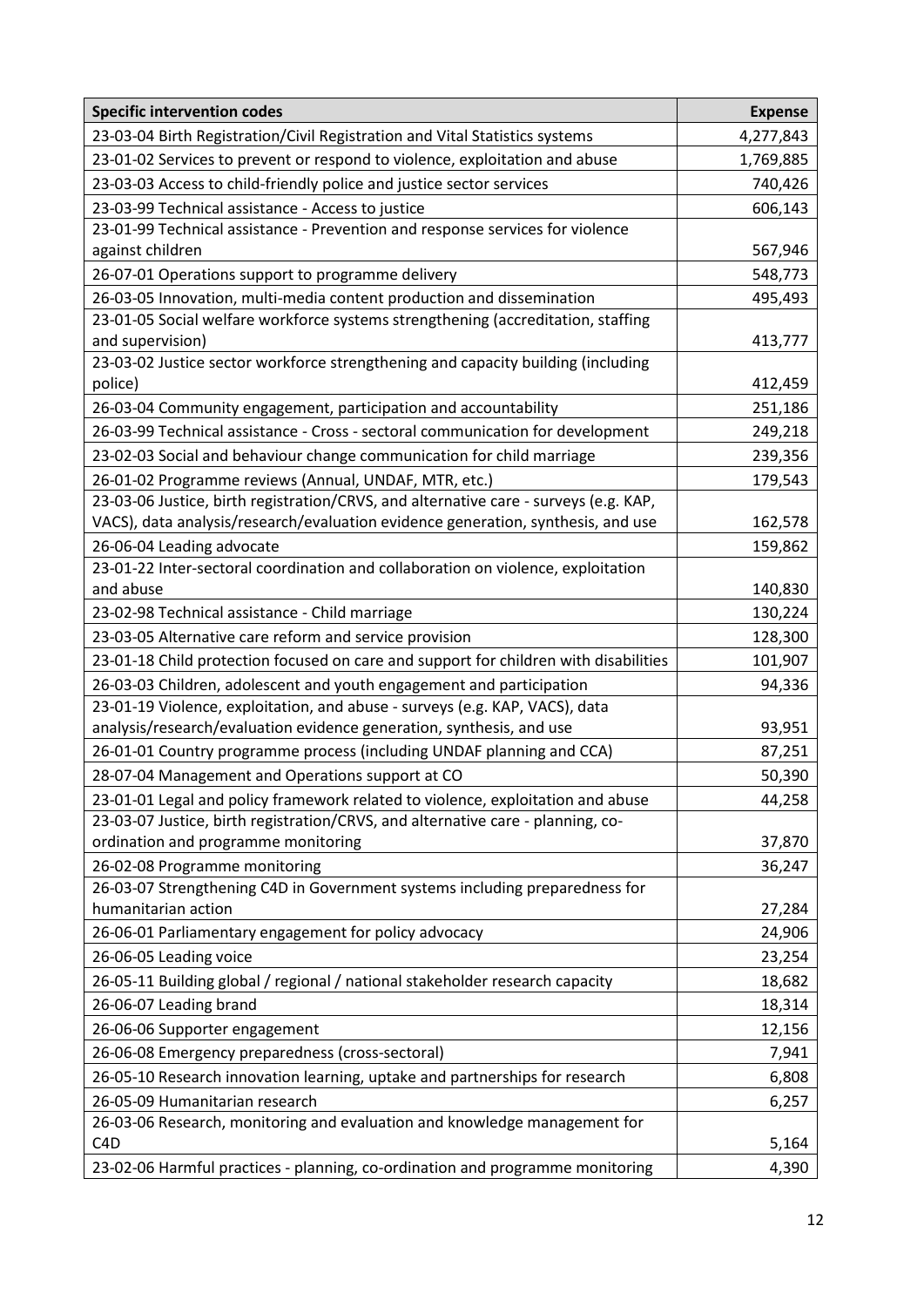| 23-01-20 Protective services for children on the move                         | 4,024      |
|-------------------------------------------------------------------------------|------------|
| 23-01-07 Administrative data and Information Management System (IMS)including |            |
| CPIMS+, GBVIMS+, MRMIMS+                                                      | 3,377      |
| 27-01-06 HQ and RO technical support to multiple Goal Areas                   | 3,024      |
| 23-01-23 Child Protection humanitarian AoR/humanitarian sector coordination   | 2,866      |
| 26-02-09 Field monitoring                                                     | 986        |
| 26-02-02 MICS - General                                                       | 631        |
| 26-05-07 Building research capacity in UNICEF and the UN system               | 230        |
| 26-06-02 Innovation activities                                                | 99         |
| 30-03-02 Private sector advocacy                                              | 49         |
| 26-05-01 Building evaluation capacity in UNICEF and the UN system             | 45         |
| <b>Total</b>                                                                  | 12,190,542 |

#### **VI. FUTURE WORK PLAN**

<span id="page-12-0"></span>Areas of focus for 2019 include nationwide roll out of electronic CRVS (eCRVS) and continued partnership with the health system to improve birth registration. UNICEF will focus on better linking the community and statutory mechanisms for assuring continuum of care for children and families by designing standard operating procedures and referrals as well as regulating case conferences. Implementation and monitoring of the care component of the child grant will also be among major priorities.

It is also planned to include operationalizing of the core package of child marriage interventions and strengthening district level coordination, as well as strengthening coordination and response to cases of VAC through the National Reference Groups.

UNICEF focus in access to justice will be around the analysis of the justice for children situation and review of administrative data for violence against children that will help to develop a theory of change and a costed plan of action. Legal reform will focus on endorsement of the Children's Law regulation and conducting a gap analysis to inform revision of pertinent legislation on child marriage.

| <b>Programme Area</b>                      | <b>Funding</b><br><b>Type</b> | <b>Planned</b><br><b>Budget</b> | <b>Funded</b><br>budget | <b>Shortfall</b> |
|--------------------------------------------|-------------------------------|---------------------------------|-------------------------|------------------|
| 05-01 Civil vital registration statistics  | <b>RR</b>                     | 434,201                         | 326,058                 | 108,143          |
|                                            | <b>ORR</b>                    | 4,349,148                       | 935,491                 | 3,413,657        |
| 05-02 Social protection and social welfare | <b>RR</b>                     | 1,106,479                       | 965,559                 | 140,920          |
|                                            | <b>ORR</b>                    | 2,449,804                       | 1,965,458               | 484,346          |
| 05-03 Multi-sectoral coordination on child | <b>RR</b>                     | 668,888                         | 920,667                 | $-251,779$       |
| marriage                                   | <b>ORR</b>                    | 876,908                         | 657,072                 | 219,836          |
| 05-04 Justice for Children                 | <b>RR</b>                     | 1,131,202                       | 811,479                 | 319,723          |
|                                            | <b>ORR</b>                    | 389,000                         | Ω                       | 389,000          |
| <b>Total</b>                               | <b>RR</b>                     | 3,340,770                       | 3,023,763               | 317,007          |
|                                            | <b>ORR</b>                    | 8,064,860                       | 3,558,021               | 4,506,839        |

**Table 6: Planned budget and available resources for 2019**

#### <span id="page-12-1"></span>**VI. EXPRESSION OF THANKS**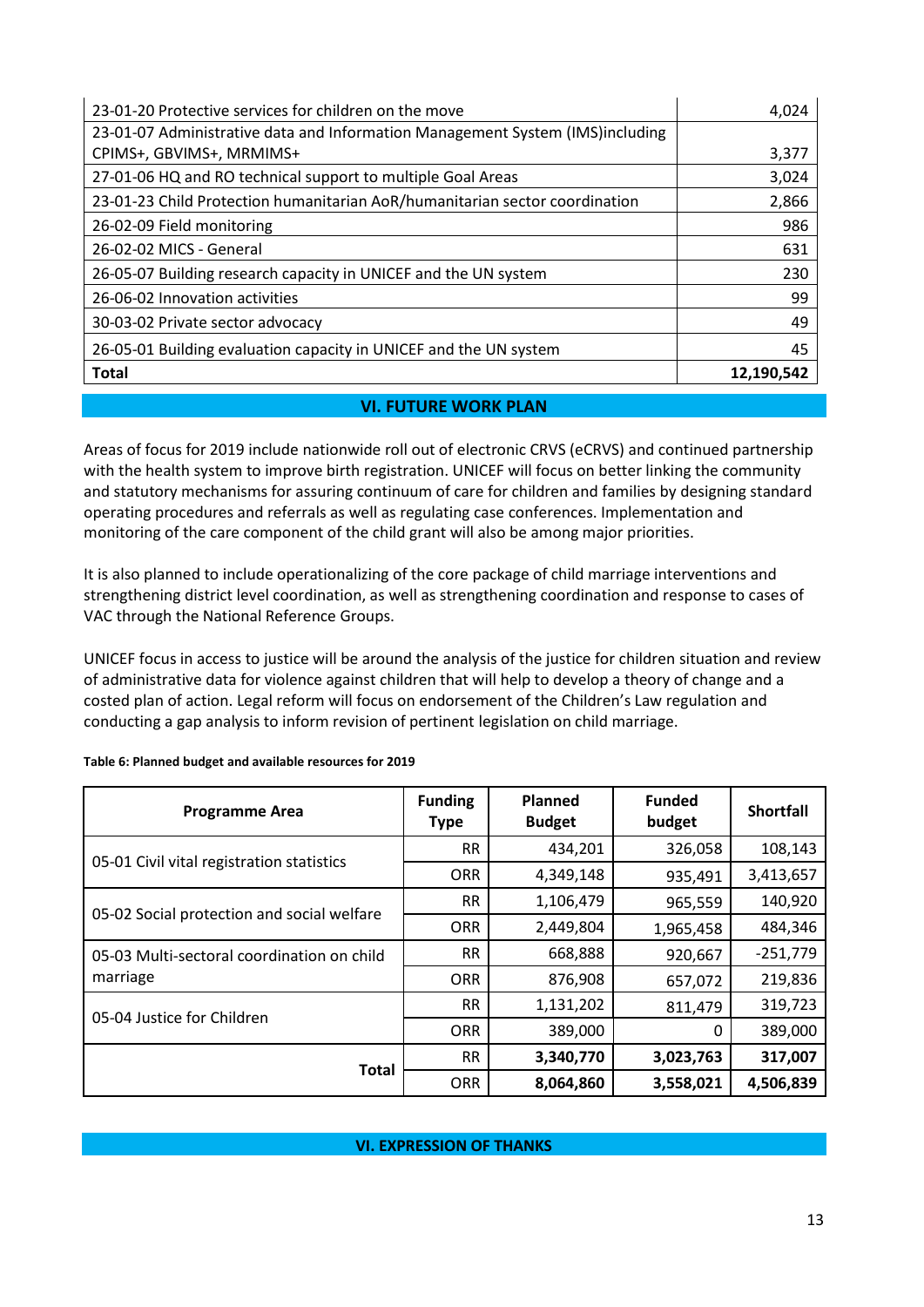There can be no significant or sustainable transformation in societies - and no lasting reduction in global poverty—until all children receive the basic services and protection they deserve. UNICEF Mozambique Country Office is grateful to all contributors of thematic funds. These funds are a critical source of funding and allow the Country Office to respond to priorities and demands in a more flexible way than many other sources of funding. Thematic funds are critical for continuing to achieve results for the children of Mozambique.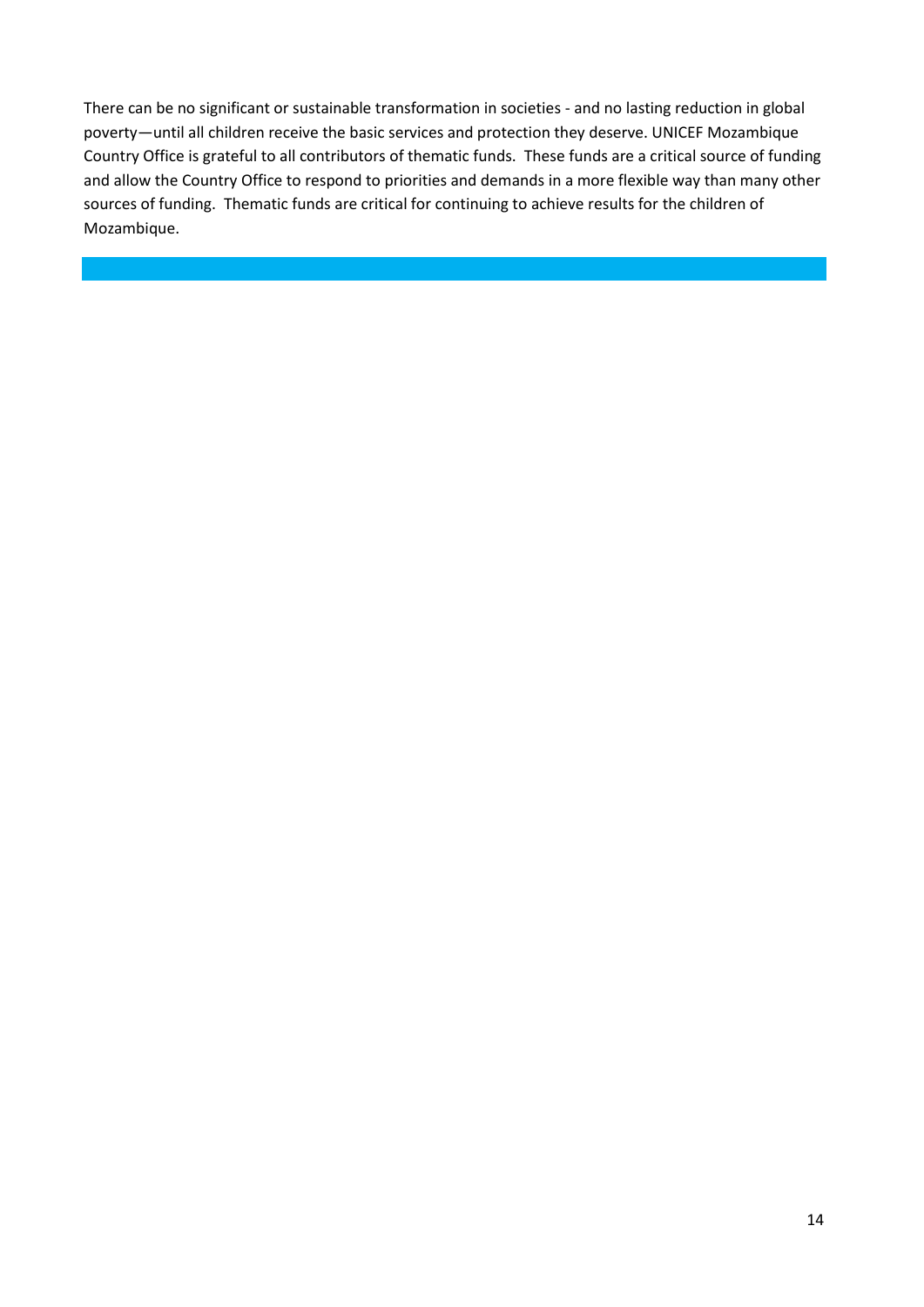### <span id="page-14-0"></span>I'm glad I took the HIV test

NAMPULA, MARCH 2018 - "I used to live worried about my HIV status, so I'm glad I took this HIV test," said Aida Rosario, a 22-year-old granddaughter of a social security beneficiary. Aida is a single mother who lives with her grandmother, a beneficiary of the PSSB programme.

The first time Aida heard about HIV was during a lecture in her community of Apakwe couple years ago, but she never had the opportunity to do a HIV test due to the long distances to the nearest health centre, which is 12 kilometers from her community.

To reach the community of Apakwe, in the district of Angoche, you need to drive for more than three and a half hours from the capital Nampula on bad dirt road with breathtaking bumps. Apakwe is a friendly community, with a population of around 30,000 people. There is no electricity for everyone, and you have poorly built houses made of local materials. The majority of the population are elders and female who work on the local farms (machambas). Apakwe was one of the communities benefiting from the health and social protection fair part of the 'Cash Plus Care' intervention – the fair approach is used to attract many people to gather around then PSSB beneficiaries pay points to access a series of services, from health check ups, HIV testing, counselling and follow ups; birth registration, SRH counselling for youth, family planning, ID cards, etc. The services are primarily meant to benefit the PSSB Beneficiaries and their families plus the people living around the pay points.

UNICEF conceived a 'Cash Plus Care' intervention in 2014, aiming to strengthen the linkages between HIV/AIDS services and national social protection programmes. The project, funded by the Government of the Netherlands, is being implemented in Malawi, Mozambique, Zambia and Zimbabwe. The aim is to reach families with children and adolescents, who are vulnerable to or affected by the epidemic through cash transfer schemes and support.

For Aida, this idea of bringing this HIV/AIDS and health services close to the populations is very good as it saves her community time and reduces the distance to get quality health services. "Time is very important to ensure our livelihood, I can't waste an entire day to go the health centre, and during that time, who will be taking care of my grandmother," explains the young mother.

Aida made sure that she mobilized as many people as she could, "I also invited all my friends to go to the HIV test, because we always talked about our health and our future. I am a single mother and would not want to leave her orphan because of HIV".

"For me, these initiatives must continue because in addition to helping our elderly with health problems, it also gives us opportunities as young people to access health services that in a normal way you could not get without walking long distances," concluded Aida with a shy smile. End/